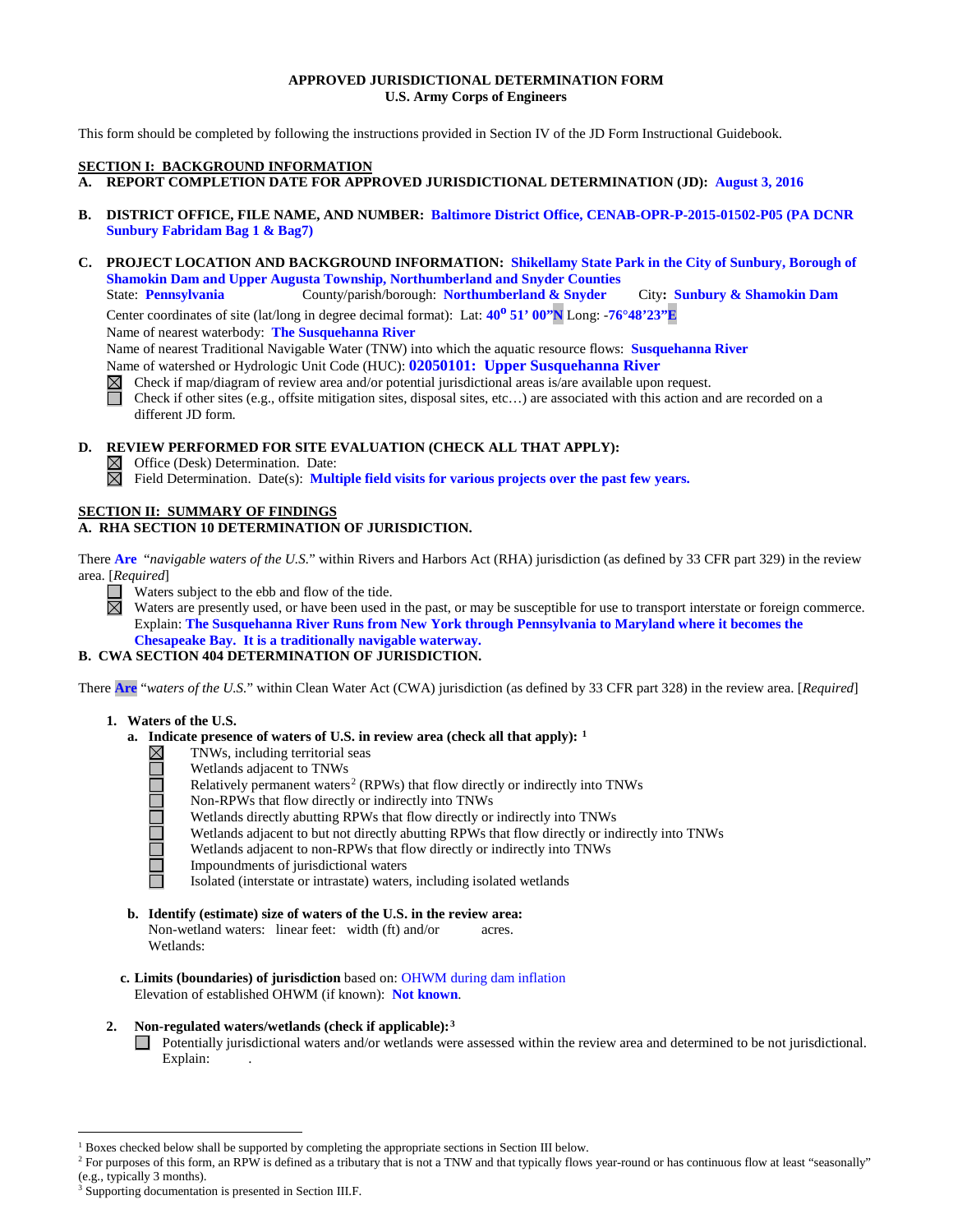### **SECTION III: CWA ANALYSIS**

#### **A. TNWs AND WETLANDS ADJACENT TO TNWs**

**The agencies will assert jurisdiction over TNWs and wetlands adjacent to TNWs. If the aquatic resource is a TNW, complete Section III.A.1 and Section III.D.1. only; if the aquatic resource is a wetland adjacent to a TNW, complete Sections III.A.1 and 2 and Section III.D.1.; otherwise, see Section III.B below**.

#### **1. TNW**

Identify TNW: The Susquehanna Rvier.

Summarize rationale supporting determination: **Known TNW**.

#### **2. Wetland adjacent to TNW**

Summarize rationale supporting conclusion that wetland is "adjacent": .

## **B. CHARACTERISTICS OF TRIBUTARY (THAT IS NOT A TNW) AND ITS ADJACENT WETLANDS (IF ANY):**

**This section summarizes information regarding characteristics of the tributary and its adjacent wetlands, if any, and it helps determine whether or not the standards for jurisdiction established under Rapanos have been met.** 

**The agencies will assert jurisdiction over non-navigable tributaries of TNWs where the tributaries are "relatively permanent waters" (RPWs), i.e. tributaries that typically flow year-round or have continuous flow at least seasonally (e.g., typically 3 months). A wetland that directly abuts an RPW is also jurisdictional. If the aquatic resource is not a TNW, but has year-round (perennial) flow, skip to Section III.D.2. If the aquatic resource is a wetland directly abutting a tributary with perennial flow, skip to Section III.D.4.**

**A wetland that is adjacent to but that does not directly abut an RPW requires a significant nexus evaluation. Corps districts and EPA regions will include in the record any available information that documents the existence of a significant nexus between a relatively permanent tributary that is not perennial (and its adjacent wetlands if any) and a traditional navigable water, even though a significant nexus finding is not required as a matter of law.**

**If the waterbody[4](#page-1-0) is not an RPW, or a wetland directly abutting an RPW, a JD will require additional data to determine if the waterbody has a significant nexus with a TNW. If the tributary has adjacent wetlands, the significant nexus evaluation must consider the tributary in combination with all of its adjacent wetlands. This significant nexus evaluation that combines, for analytical purposes, the tributary and all of its adjacent wetlands is used whether the review area identified in the JD request is the tributary, or its adjacent wetlands, or both. If the JD covers a tributary with adjacent wetlands, complete Section III.B.1 for the tributary, Section III.B.2 for any onsite wetlands, and Section III.B.3 for all wetlands adjacent to that tributary, both onsite and offsite. The determination whether a significant nexus exists is determined in Section III.C below.**

**1. Characteristics of non-TNWs that flow directly or indirectly into TNW**

**(i) General Area Conditions:** Watershed size: Drainage area: Average annual precipitation:

#### **(ii) Physical Characteristics:**

(a) Relationship with TNW:

Tributary flows directly into TNW. Tributary flows through **Pick List** tributaries before entering TNW.

Project waters are river miles from TNW. Project waters are river miles from RPW.<br>Project waters are aerial (straight) miles fi Project waters are aerial (straight) miles from TNW.<br>Project waters are aerial (straight) miles from RPW. aerial (straight) miles from RPW. Project waters cross or serve as state boundaries. Explain:

Identify flow route to TNW[5:](#page-1-1) Tributary stream order, if known:

<span id="page-1-0"></span> <sup>4</sup> Note that the Instructional Guidebook contains additional information regarding swales, ditches, washes, and erosional features generally and in the arid West.

<span id="page-1-1"></span><sup>5</sup> Flow route can be described by identifying, e.g., tributary a, which flows through the review area, to flow into tributary b, which then flows into TNW.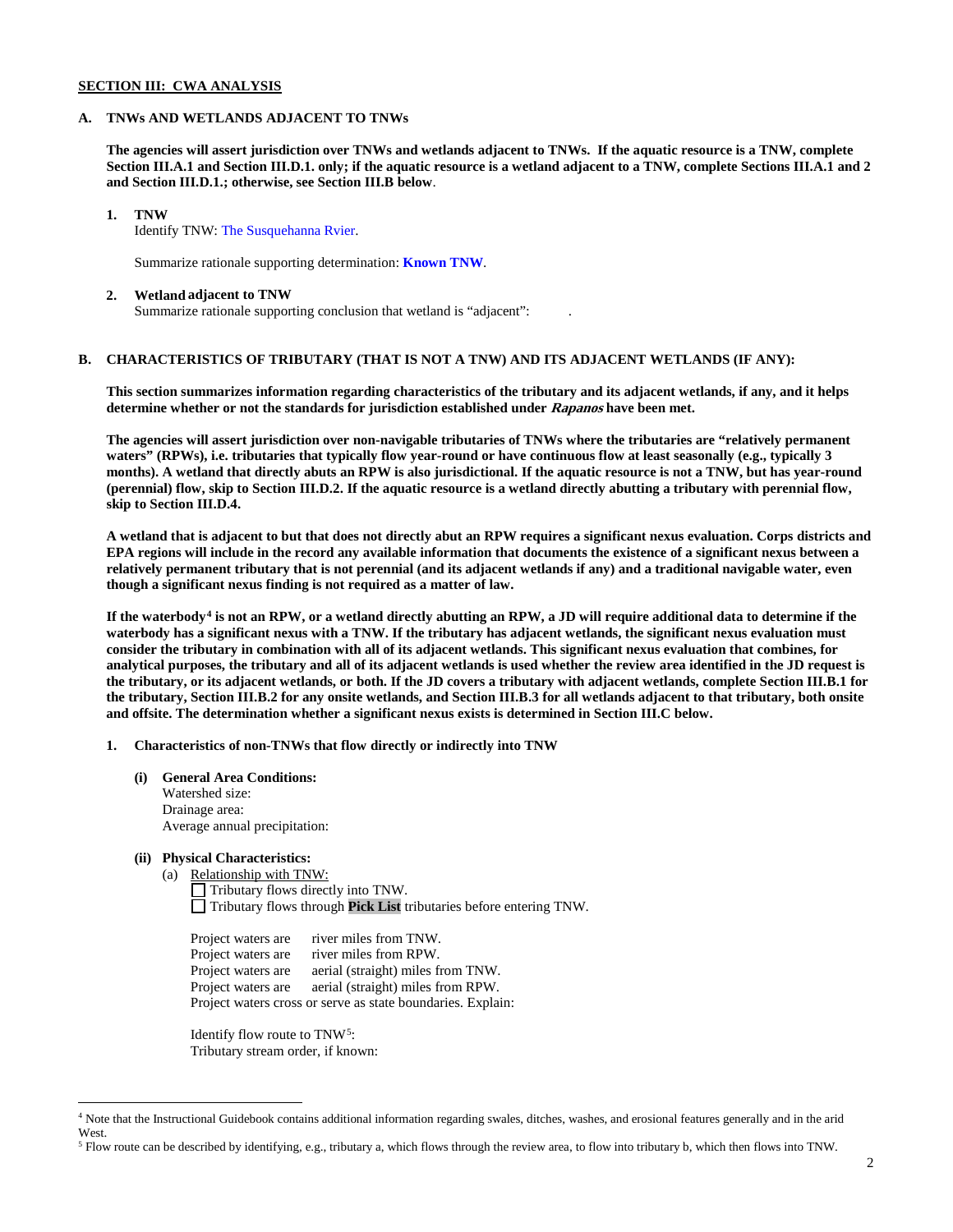|     | (b) General Tributary Characteristics (check all that apply):<br><b>Tributary</b> is:<br>Natural<br>Artificial (man-made). Explain:<br>Manipulated (man-altered). Explain:                                                                                                                                                                                                                                                                                                                                                                                                          |
|-----|-------------------------------------------------------------------------------------------------------------------------------------------------------------------------------------------------------------------------------------------------------------------------------------------------------------------------------------------------------------------------------------------------------------------------------------------------------------------------------------------------------------------------------------------------------------------------------------|
|     | <b>Tributary</b> properties with respect to top of bank (estimate):<br>Average width:<br>Average depth:<br>Average side slopes:                                                                                                                                                                                                                                                                                                                                                                                                                                                     |
|     | Primary tributary substrate composition (check all that apply):<br>$\Box$ Silts<br>Sands<br>Concrete<br>Cobbles<br>Gravel<br>Muck<br>Vegetation. Type/% cover: 90%<br>Bedrock<br>Other. Explain: Shale                                                                                                                                                                                                                                                                                                                                                                              |
|     | Tributary condition/stability [e.g., highly eroding, sloughing banks]. Explain:<br>Presence of run/riffle/pool complexes. Fallen woody debris ans some meandering has resulted in numerous pool/riffle<br>complexes throughout the stream. .<br>Tributary geometry:<br>Tributary gradient (approximate average slope):                                                                                                                                                                                                                                                              |
| (c) | Flow:<br>Tributary provides for:<br>Estimate average number of flow events in review area/year:<br>Describe flow regime: .<br>Other information on duration and volume:                                                                                                                                                                                                                                                                                                                                                                                                             |
|     | Surface flow is:<br>Characteristics:                                                                                                                                                                                                                                                                                                                                                                                                                                                                                                                                                |
|     | Subsurface flow: Explain findings<br>$\Box$ Dye (or other) test performed:                                                                                                                                                                                                                                                                                                                                                                                                                                                                                                          |
|     | Tributary has (check all that apply):<br>Bed and banks<br>OHWM <sup>6</sup> (check all indicators that apply):<br>clear, natural line impressed on the bank<br>the presence of litter and debris<br>destruction of terrestrial vegetation<br>changes in the character of soil<br>the presence of wrack line<br>shelving<br>vegetation matted down, bent, or absent<br>sediment sorting<br>leaf litter disturbed or washed away<br>scour<br>sediment deposition<br>multiple observed or predicted flow events<br>water staining<br>abrupt change in plant community<br>other (list): |
|     | Discontinuous OHWM. <sup>7</sup> Explain:                                                                                                                                                                                                                                                                                                                                                                                                                                                                                                                                           |
|     | If factors other than the OHWM were used to determine lateral extent of CWA jurisdiction (check all that apply):<br>High Tide Line indicated by:<br>Mean High Water Mark indicated by:<br>oil or scum line along shore objects<br>$\Box$ survey to available datum;<br>fine shell or debris deposits (foreshore)<br>physical markings;<br>$\Box$ vegetation lines/changes in vegetation types.<br>physical markings/characteristics<br>tidal gauges<br>other (list):                                                                                                                |
|     | (iii) Chemical Characteristics:<br>Characterize tributary (e.g., water color is clear, discolored, oily film; water quality; general watershed characteristics, etc.).<br>Explain:<br>Identify specific pollutants, if known:<br>(iv) Biological Characteristics. Channel supports (check all that apply):<br>Riparian corridor. Characteristics (type, average width:.<br>Wetland fringe. Characteristics: Wetlands do exist on both sides of the stream.                                                                                                                          |

<span id="page-2-1"></span><span id="page-2-0"></span> <sup>6</sup> A natural or man-made discontinuity in the OHWM does not necessarily sever jurisdiction (e.g., where the stream temporarily flows underground, or where the OHWM has been removed by development or agricultural practices). Where there is a break in the OHWM that is unrelated to the waterbody's flow regime (e.g., flow over a rock outcrop or through a culvert), the agencies will look for indicators of flow above and below the break. 7 Ibid.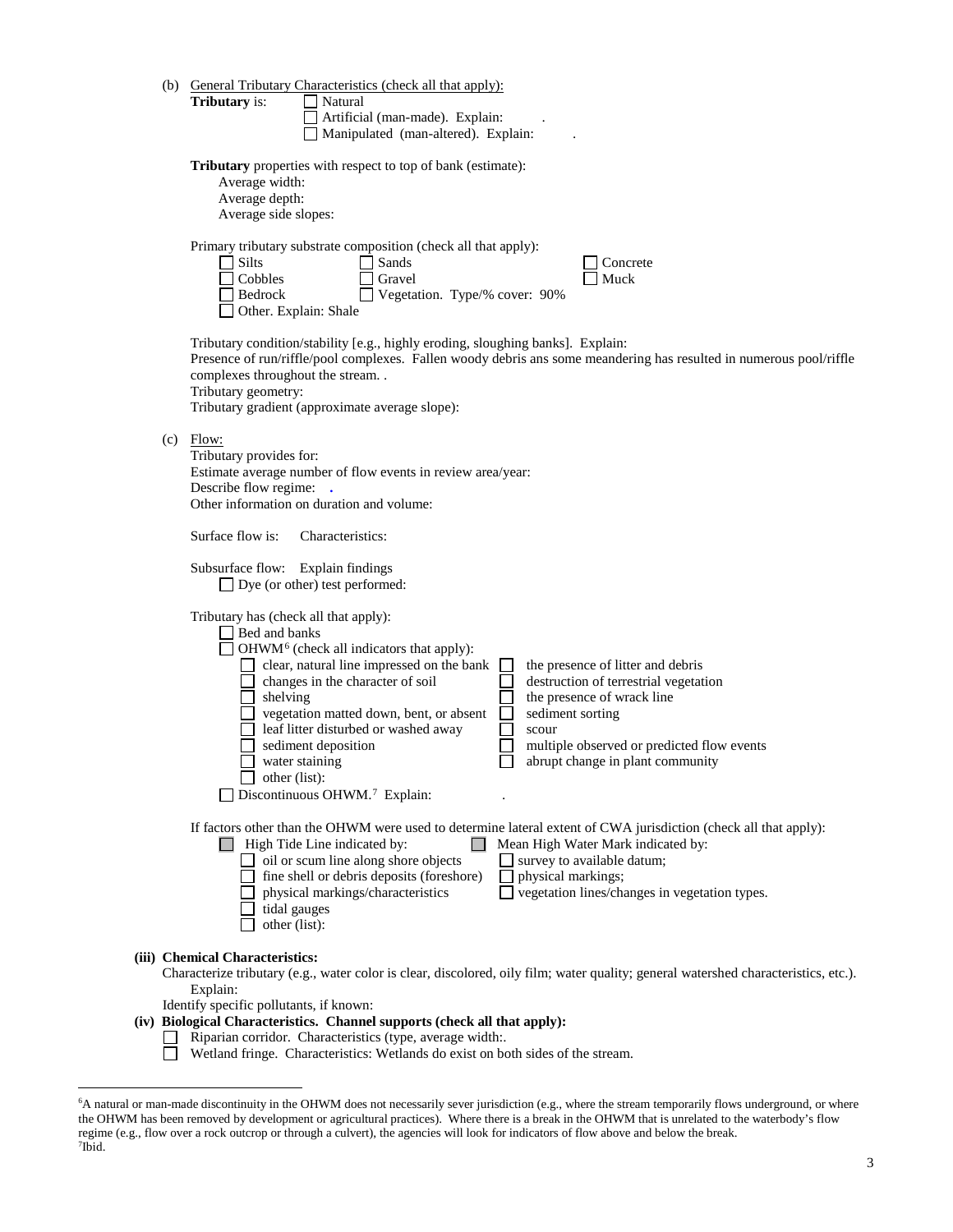$\Box$  Habitat for:

Federally Listed species. Explain findings: .

Fish/spawn areas. Explain findings: .

Other environmentally-sensitive species. Explain findings: .

Aquatic/wildlife diversity. Explain findings:

#### **2. Characteristics of wetlands adjacent to non-TNW that flow directly or indirectly into TNW**

#### **(i) Physical Characteristics:**

- (a) General Wetland Characteristics: Properties: Wetland size: Wetland type: Explain: Wetland quality: Explain Project wetlands cross or serve as state boundaries. Explain:
- (b) General Flow Relationship with Non-TNW: Flow is: Explain:

Surface flow is**:**  Characteristics:

Subsurface flow: . Explain findings: □ Dye (or other) test performed:

(c) Wetland Adjacency Determination with Non-TNW:

Directly abutting  $\Box$  Not directly abutting

- Discrete wetland hydrologic connection. Explain:
- $\Box$  Ecological connection. Explain:
- $\Box$  Separated by berm/barrier. Explain:
- (d) Proximity (Relationship) to TNW Project wetlands are river miles from TNW. Project waters are aerial (straight) miles from TNW. Flow is from:

Estimate approximate location of wetland as within the 500 years or greater floodplain.

**(ii) Chemical Characteristics:**

Characterize wetland system (e.g., water color is clear, brown, oil film on surface; water quality; general watershed characteristics; etc.). Explain:

#### **(iii) Biological Characteristics. Wetland supports (check all that apply):**

- Riparian buffer. Characteristics (type, average width): .
- Vegetation type/percent cover. Explain:
- $\Box$  Habitat for:
	- Federally Listed species. Explain findings:
	- $\Box$  Fish/spawn areas. Explain findings:
	- $\Box$  Other environmentally-sensitive species. Explain findings:
	- $\Box$  Aquatic/wildlife diversity. Explain findings:

#### **3. Characteristics of all wetlands adjacent to the tributary (if any)**

All wetland(s) being considered in the cumulative analysis: Approximately acres in total are being considered in the cumulative analysis.

For each wetland, specify the following:

Directly abuts? (Y/N) Size (in acres) Directly abuts? (Y/N) Size (in acres)

Summarize overall biological, chemical and physical functions being performed:

# **C. SIGNIFICANT NEXUS DETERMINATION**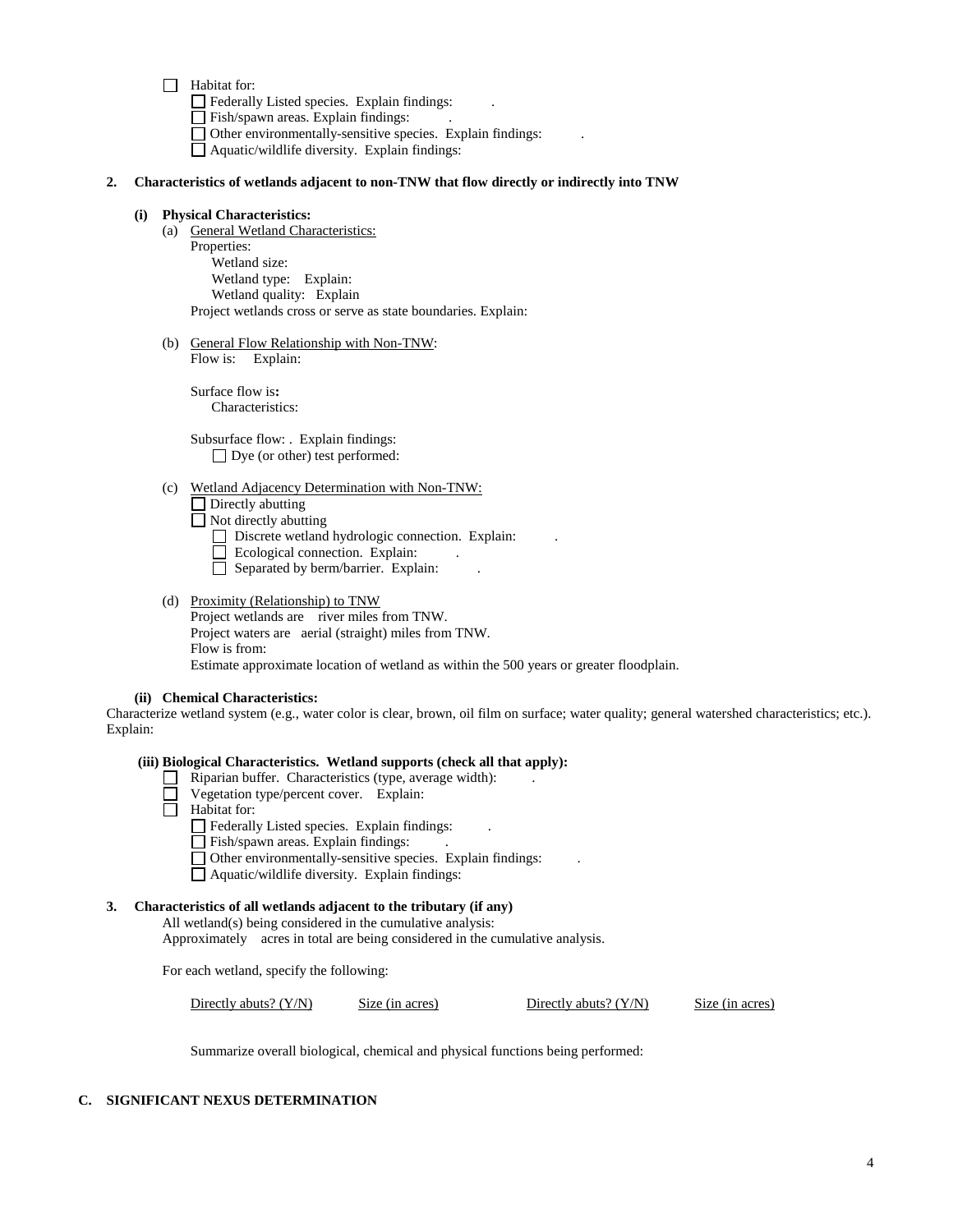**A significant nexus analysis will assess the flow characteristics and functions of the tributary itself and the functions performed by any wetlands adjacent to the tributary to determine if they significantly affect the chemical, physical, and biological integrity of a TNW. For each of the following situations, a significant nexus exists if the tributary, in combination with all of its adjacent wetlands, has more than a speculative or insubstantial effect on the chemical, physical and/or biological integrity of a TNW. Considerations when evaluating significant nexus include, but are not limited to the volume, duration, and frequency of the flow of water in the tributary and its proximity to a TNW, and the functions performed by the tributary and all its adjacent wetlands. It is not appropriate to determine significant nexus based solely on any specific threshold of distance (e.g. between a tributary and its adjacent wetland or between a tributary and the TNW). Similarly, the fact an adjacent wetland lies within or outside of a floodplain is not solely determinative of significant nexus.** 

**Draw connections between the features documented and the effects on the TNW, as identified in the** *Rapanos* **Guidance and discussed in the Instructional Guidebook. Factors to consider include, for example:**

- Does the tributary, in combination with its adjacent wetlands (if any), have the capacity to carry pollutants or flood waters to TNWs, or to reduce the amount of pollutants or flood waters reaching a TNW?
- Does the tributary, in combination with its adjacent wetlands (if any), provide habitat and lifecycle support functions for fish and other species, such as feeding, nesting, spawning, or rearing young for species that are present in the TNW? Does the tributary, in combination with its adjacent wetlands (if any), have the capacity to transfer nutrients and organic carbon that support downstream foodwebs?
- Does the tributary, in combination with its adjacent wetlands (if any), have other relationships to the physical, chemical, or biological integrity of the TNW?

### **Note: the above list of considerations is not inclusive and other functions observed or known to occur should be documented below:**

- **1. Significant nexus findings for non-RPW that has no adjacent wetlands and flows directly or indirectly into TNWs.** Explain findings of presence or absence of significant nexus below, based on the tributary itself, then go to Section III.D:
- **2. Significant nexus findings for non-RPW and its adjacent wetlands, where the non-RPW flows directly or indirectly into TNWs.** Explain findings of presence or absence of significant nexus below, based on the tributary in combination with all of its adjacent wetlands, then go to Section III.D:
- **3. Significant nexus findings for wetlands adjacent to an RPW but that do not directly abut the RPW.** Explain findings of presence or absence of significant nexus below, based on the tributary in combination with all of its adjacent wetlands, then go to Section III.D:

### **D. DETERMINATIONS OF JURISDICTIONAL FINDINGS. THE SUBJECT WATERS/WETLANDS ARE (CHECK ALL THAT APPLY):**

**1. TNWs and Adjacent Wetlands.** Check all that apply and provide size estimates in review area:  $\boxtimes$  **TNWs:** linear feet width (ft), Or, acres. width (ft), Or, acres.<br>acres.  $\Box$  Wetlands adjacent to TNWs:

### **2. RPWs that flow directly or indirectly into TNWs.**

Tributaries of TNWs where tributaries typically flow year-round are jurisdictional. Provide data and rationale indicating that tributary is perennial:

 $\Box$  Tributaries of TNW where tributaries have continuous flow "seasonally" (e.g., typically three months each year) are jurisdictional. Data supporting this conclusion is provided at Section III.B. Provide rationale indicating that tributary flows seasonally:

Provide estimates for jurisdictional waters in the review area (check all that apply):

- □ Tributary waters: linear feet feet wide.<br>□ Other non-wetland waters: acres.
- Other non-wetland waters: acres.

Identify type(s) of waters: .

### **3. Non-RPWs[8](#page-4-0) that flow directly or indirectly into TNWs.**

Waterbody that is not a TNW or an RPW, but flows directly or indirectly into a TNW, and it has a significant nexus with a TNW is jurisdictional. Data supporting this conclusion is provided at Section III.C.

Provide estimates for jurisdictional waters within the review area (check all that apply):

- Tributary waters: linear feet width (ft).
- Other non-wetland waters: acres.
	- Identify type(s) of waters: **.**
- <span id="page-4-0"></span>**4. Wetlands directly abutting an RPW that flow directly or indirectly into TNWs.**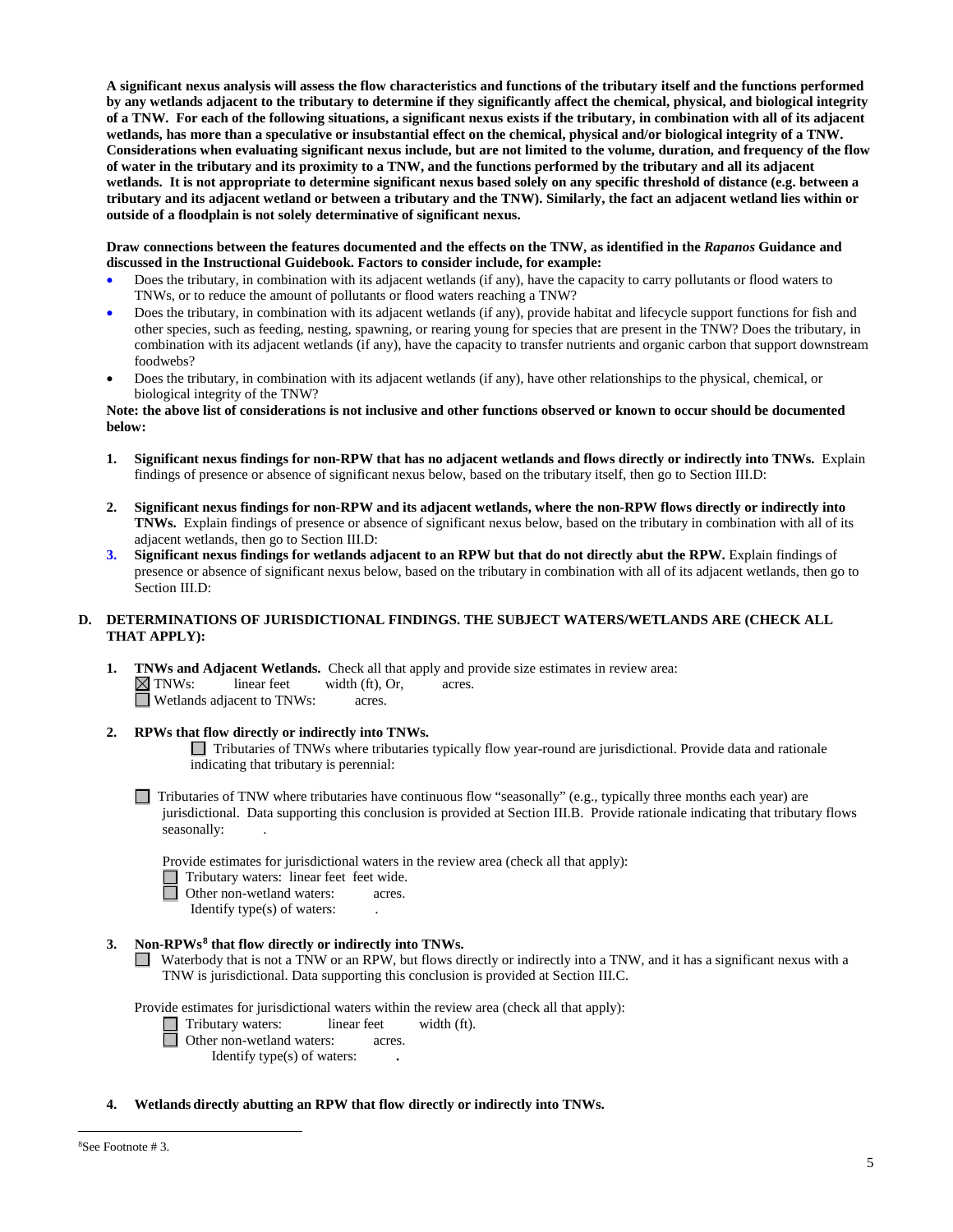Wetlands directly abut RPW and thus are jurisdictional as adjacent wetlands.

Wetlands directly abutting an RPW where tributaries typically flow year-round. Provide data and rationale indicating that tributary is perennial in Section III.D.2, above. Provide rationale indicating that wetland is directly abutting an RPW:

Wetlands directly abutting an RPW where tributaries typically flow "seasonally." Provide data indicating that tributary is seasonal in Section III.B and rationale in Section III.D.2, above. Provide rationale indicating that wetland is directly abutting an RPW: .

Provide acreage estimates for jurisdictional wetlands in the review area: acres.

**5. Wetlands adjacent to but not directly abutting an RPW that flow directly or indirectly into TNWs.**

 $\Box$  Wetlands that do not directly abut an RPW, but when considered in combination with the tributary to which they are adjacent and with similarly situated adjacent wetlands, have a significant nexus with a TNW are jurisidictional. Data supporting this conclusion is provided at Section III.C.

Provide acreage estimates for jurisdictional wetlands in the review area:

#### **6. Wetlands adjacent to non-RPWs that flow directly or indirectly into TNWs.**

 $\Box$  Wetlands adjacent to such waters, and have when considered in combination with the tributary to which they are adjacent and with similarly situated adjacent wetlands, have a significant nexus with a TNW are jurisdictional. Data supporting this conclusion is provided at Section III.C.

Provide estimates for jurisdictional wetlands in the review area: acres.

### **7. Impoundments of jurisdictional waters. [9](#page-5-0)**

As a general rule, the impoundment of a jurisdictional tributary remains jurisdictional.

- Demonstrate that impoundment was created from "waters of the U.S.," or
	- Demonstrate that water meets the criteria for one of the categories presented above (1-6), or

 $\Box$ Demonstrate that water is isolated with a nexus to commerce (see E below).

#### **E. ISOLATED [INTERSTATE OR INTRA-STATE] WATERS, INCLUDING ISOLATED WETLANDS, THE USE, DEGRADATION OR DESTRUCTION OF WHICH COULD AFFECT INTERSTATE COMMERCE, INCLUDING ANY SUCH WATERS (CHECK ALL THAT APPLY):[10](#page-5-1)**

which are or could be used by interstate or foreign travelers for recreational or other purposes.

from which fish or shellfish are or could be taken and sold in interstate or foreign commerce.

which are or could be used for industrial purposes by industries in interstate commerce.

- Interstate isolated waters.Explain: .
- □ Other factors. Explain:

#### **Identify water body and summarize rationale supporting determination:** .

Provide estimates for jurisdictional waters in the review area (check all that apply):

- Tributary waters: linear feet width (ft).
- **Other non-wetland waters: acres.**

Identify type(s) of waters: **.**

 $\Box$  Wetlands: acres.

#### **F. NON-JURISDICTIONAL WATERS, INCLUDING WETLANDS (CHECK ALL THAT APPLY):**

- If potential wetlands were assessed within the review area, these areas did not meet the criteria in the 1987 Corps of Engineers Wetland Delineation Manual and/or appropriate Regional Supplements.
- Review area included isolated waters with no substantial nexus to interstate (or foreign) commerce.
	- Prior to the Jan 2001 Supreme Court decision in "*SWANCC*," the review area would have been regulated based solely on the  $\perp$ "Migratory Bird Rule" (MBR).

Waters do not meet the "Significant Nexus" standard, where such a finding is required for jurisdiction. Explain: **.** Other: (explain, if not covered above): **.**

<span id="page-5-0"></span> <sup>9</sup> To complete the analysis refer to the key in Section III.D.6 of the Instructional Guidebook.

<span id="page-5-1"></span>**<sup>10</sup> Prior to asserting or declining CWA jurisdiction based solely on this category, Corps Districts will elevate the action to Corps and EPA HQ for review consistent with the process described in the Corps/EPA** *Memorandum Regarding CWA Act Jurisdiction Following Rapanos.*